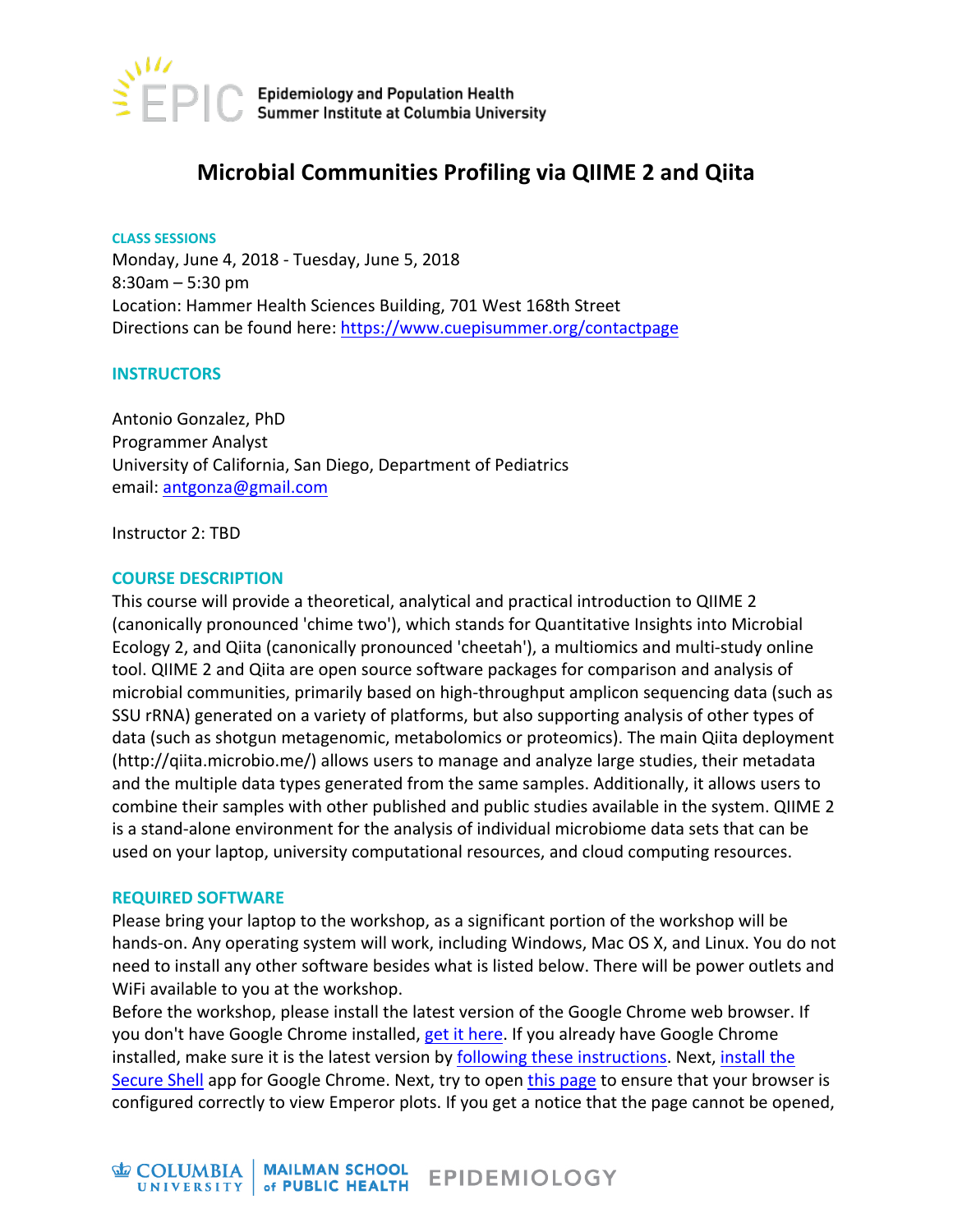follow the instructions and try the link again. Finally, if you are using Windows or Mac OS X, install Cyberduck.

## **PREPARING FOR THE WORKSHOP**

Students will use the Linux command line extensively during the hands-on portion of the workshop. We highly recommend becoming familiar with the command line prior to the workshop. The following resources are recommended to learn the command line. Depending on previous experience with the command line and level of technical expertise, it may take anywhere from a few hours to a few days to get comfortable using the command line. Thus, we recommend that students start working through this material as soon as possible, including the accompanying exercises.

### Udacity Linux command line course (free)

This course is pretty comprehensive and will take a few days to complete. Additionally, it shows users how to set up a virtual machine to run Linux commands in (this step is required for Windows users but can also be performed by Mac OS X and Linux users).

## Software Carpentry Unix Shell introduction

This course is shorter than the Udacity course above, taking about 1.5 hours to complete. If you are on Windows, you will need access to a Linux machine (or virtual machine) to execute commands in. The Udacity course above will show you how to do this, or you can try out this online Linux emulator. If you are using Mac OS X or Linux, you can alternatively use the Terminal program included with your operating system to execute commands in.

### **UPLOAD YOUR DATASET TO QIITA**

If you plan to bring your own dataset to the workshop the requirements are that  $(1)$  you upload your sample & preparation templates, (2) and raw data to Qiita (http://qiita.microbio.me/). For more information, visit: http://qiita.microbio.me/static/doc/html/index.html. If you run into any issue send an email to qiita.help@gmail.com

# **COURSE LEARNING OBJECTIVES**

By the end of the course, participants will be able to:

- 1. Understand the most recent QIIME2 and Qiita features for microbial community analysis
- 2. Select the best workflow and parameters to perform the different steps for microbial community analysis
- 3. Understand and apply on their own datasets different phylogenetic and nonphylogenetic metrics to compare microbial diversity samples
- 4. Upload and analyze their own datasets using Qiita and compare their studies with other public studies

#### **COURSE READINGS**

The following references should give some basic background:

- QIIME2 core concepts. https://docs.qiime2.org/2017.2/concepts/
- Gonzalez, Antonio, and Rob Knight. 'Advancing analytical algorithms and pipelines for billions of microbial sequences.' Current opinion in biotechnology 23.1 (2012): 64-71.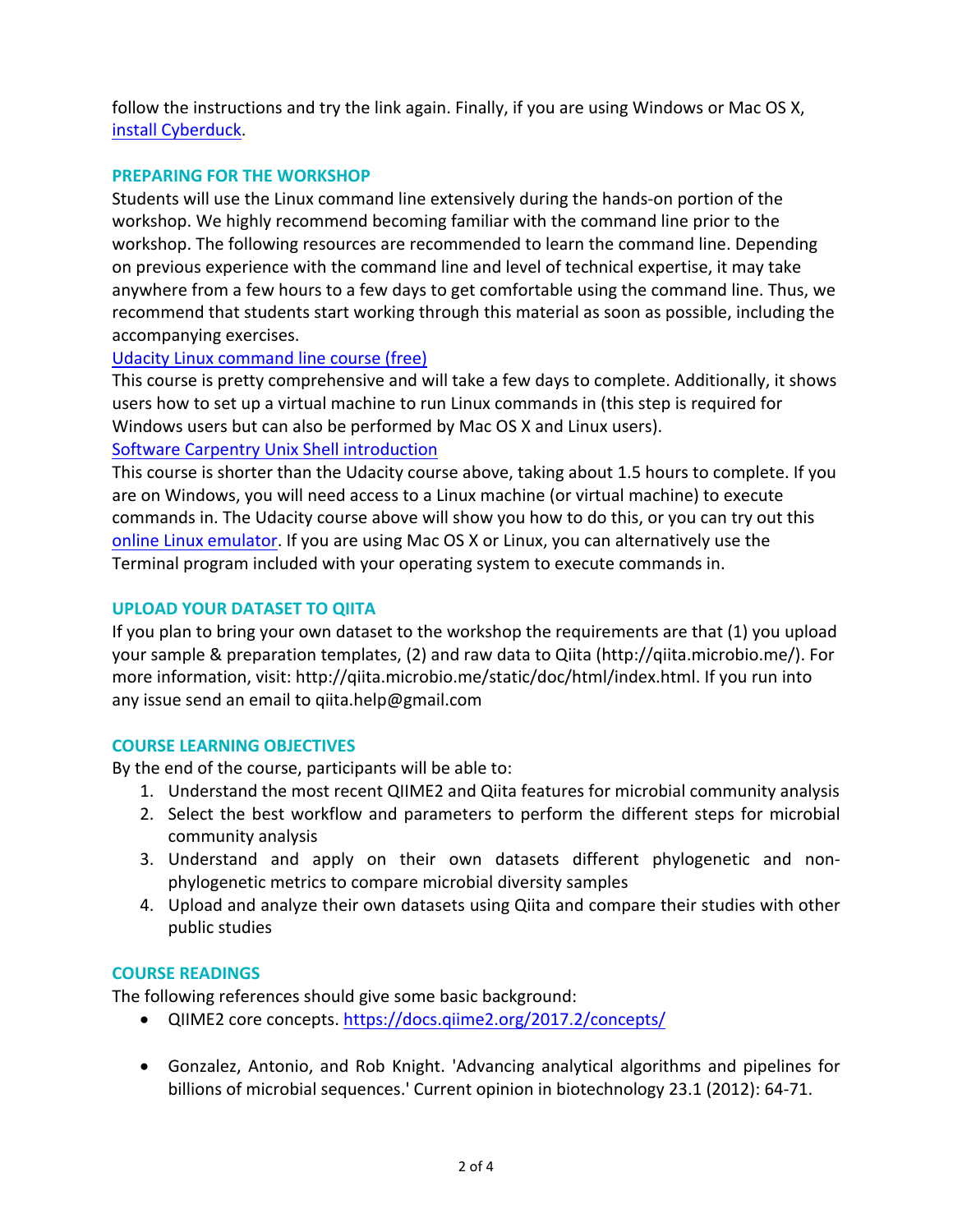- Gonzalez, Antonio, et al. 'Our microbial selves: what ecology can teach us.' EMBO reports 12.8 (2011): 775-784.
- Lozupone, Catherine A., and Rob Knight. 'Species divergence and the measurement of microbial diversity.' FEMS microbiology reviews 32.4 (2008): 557-578.
- Kuczynski, Justin, et al. 'Microbial community resemblance methods differ in their ability to detect biologically relevant patterns.' Nature methods 7.10 (2010): 813-819.
- Lozupone, Catherine, and Rob Knight. 'UniFrac: a new phylogenetic method for comparing microbial communities.' Applied and environmental microbiology 71.12 (2005): 8228-8235.
- Bouslimani, Amina, et al. 'Molecular cartography of the human skin surface in 3D.' Proceedings of the National Academy of Sciences 112.17 (2015): E2120-E2129.
- Lozupone, Catherine A., et al. 'Meta-analyses of studies of the human microbiota.' Genome research 23.10 (2013): 1704-1714.

### **COURSE STRUCTURE**

Class meets from 8:30am  $-5:30$ pm, Wednesday, June 28 and Thursday, June 29, 2017 (16 hours total).

### **COURSE SCHEDULE**

#### **Session 1 – Introduction to QIIME2, Qiita and microbiome analysis**

Tools background and introduction to the microbiome analysis. Quick overview of the command line interface. Setting up studies in Qiita.

#### **Session 2 - Study design and initial processing steps**

Study design and setup with QIIME2 and Qiita. Understand primer selection, picking Operational Taxonomic Units (OTUs) methods, representative set selection, building a phylogenetic tree, assigning taxonomy and finishing with a BIOM table. Process your own studies in Qiita.

#### **Session 3 - Downstream analysis with a BIOM table**

Possible analyses with QIIME2 of a BIOM table. Overview of alpha, beta, and taxonomy analyses, their statistical methods and metrics. Tools to generate time series and spatial visualizations of your samples.

#### **Session 4 – Working with Qiita, other tools and visualizations**

Analyses in Qiita, combine private and public studies. Other tools: supervised learning, source tracking, II, among others. Review and interpretation of the